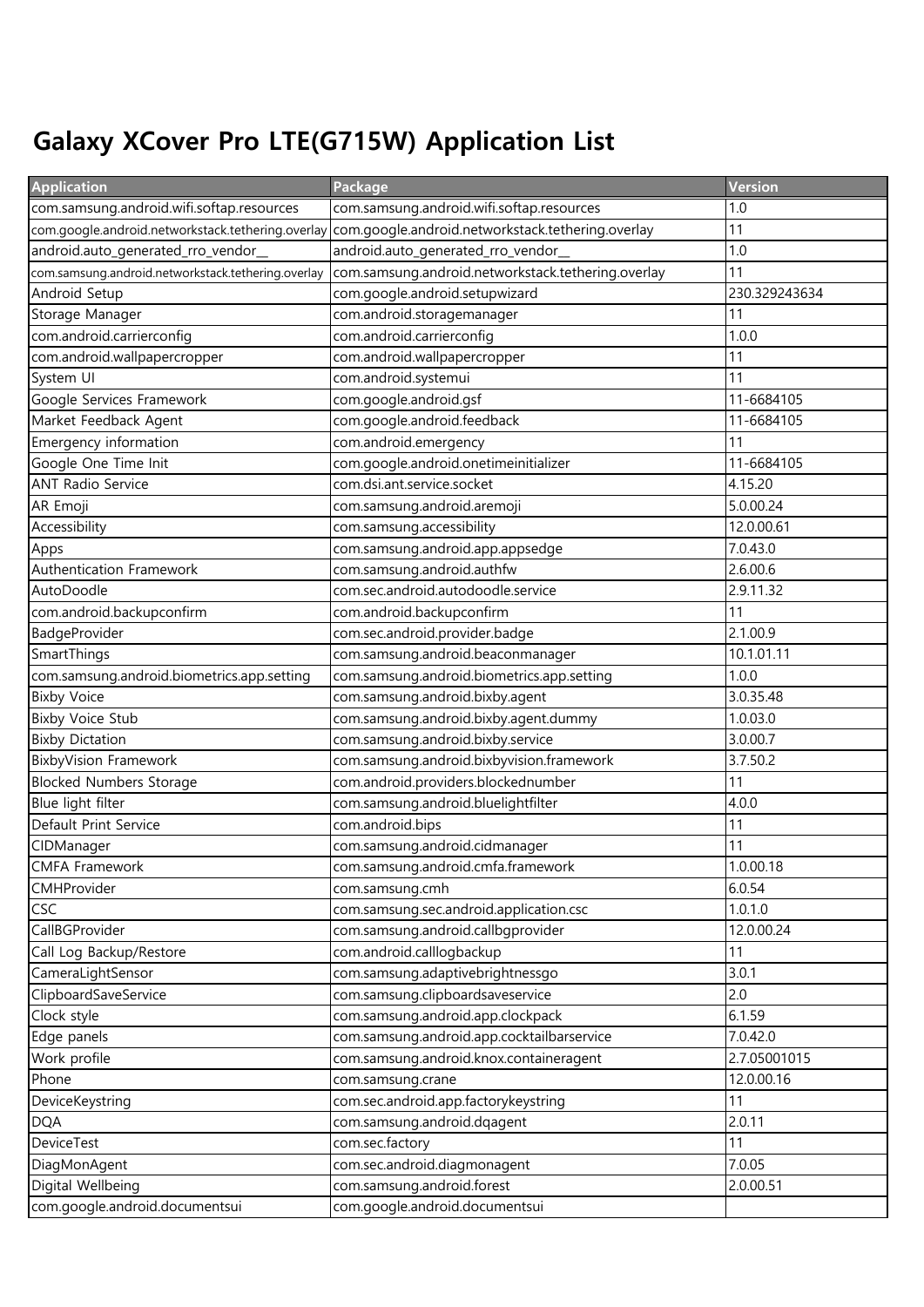| com.google.android.documentsui       | com.google.android.documentsui         |                 |
|--------------------------------------|----------------------------------------|-----------------|
| com.google.android.documentsui       | com.google.android.documentsui         |                 |
| Files                                | com.google.android.documentsui         | r_aml_300900741 |
| com.google.android.documentsui       | com.google.android.documentsui         |                 |
| com.google.android.documentsui       | com.google.android.documentsui         |                 |
| com.google.android.documentsui       | com.google.android.documentsui         |                 |
| com.google.android.documentsui       | com.google.android.documentsui         |                 |
| Downloads                            | com.android.providers.downloads.ui     | 11              |
| Wallpapers                           | com.samsung.android.app.dressroom      | 1.3.61          |
| Live focus                           | com.samsung.android.app.dofviewer      | 6.0.36          |
| Wallpaper services                   | com.samsung.android.dynamiclock        | 3.3.01.12       |
| Dynamic System Updates               | com.android.dynsystem                  | 11              |
| Nearby device scanning               | com.samsung.android.easysetup          | 11.0.15.0       |
| com.samsung.android.knox.attestation | com.samsung.android.knox.attestation   | 1.2.00.22       |
| com.sec.epdg                         | com.sec.epdg                           | 11              |
| <b>External Storage</b>              | com.android.externalstorage            | 11              |
| Facebook App Installer               | com.facebook.system                    | 59.1.10         |
| Facebook Services                    | com.facebook.services                  | 54.0.12         |
| FaceService                          | com.samsung.faceservice                | 4.3.05          |
| Secure Wi-Fi                         | com.samsung.android.fast               | 6.5.00.3        |
| Finder                               | com.samsung.android.app.galaxyfinder   | 9.6.28.0        |
| Find My Mobile                       | com.samsung.android.fmm                | 7.2.09.7        |
| Software update                      | com.wssyncmldm                         | 3.7.11          |
| <b>Fused Location</b>                | com.android.location.fused             | 11              |
| Galaxy Store                         | com.sec.android.app.samsungapps        | 4.5.21.7        |
| Game Launcher                        | com.samsung.android.game.gamehome      | 4.3.03.5        |
| Game Optimizing Service              | com.samsung.android.game.gos           | 3.4.00.31       |
| Game Booster                         | com.samsung.android.game.gametools     | 3.0.00.18       |
| Package installer                    | com.google.android.packageinstaller    | 11-6684105      |
| GPUWatch                             | com.samsung.gpuwatchapp                | 2.0.40          |
| HdmApp                               | com.samsung.android.hdmapp             | 1.0.00.10       |
| Adapt Sound                          | com.sec.hearingadjust                  | 11.0.22         |
| HwModuleTest                         | com.sec.android.app.hwmoduletest       | 11              |
| Radio                                | com.sec.android.app.fm                 | 12.0.00.22      |
| Mobile Services Manager              | com.dti.samsung                        | 6.4.171-5342    |
| IPService                            | com.samsung.ipservice                  | 4.0.38          |
| ImsLogger                            | com.sec.imslogger                      | 1.20200801      |
| Input Devices                        | com.android.inputdevices               | 11              |
| Samsung Visit In                     | com.samsung.android.ipsgeofence        | 4.1.02.122      |
| <b>KLMS Agent</b>                    | com.samsung.klmsagent                  | 3.4.20411       |
| <b>KPECore</b>                       | com.samsung.android.knox.kpecore       | 1.0.01.8        |
| Work profile                         | com.samsung.android.knox.containercore | 1.0             |
| Device Services                      | com.samsung.android.kgclient           | 2.2.70          |
| Knox Key Chain                       | com.samsung.knox.keychain              | 11              |
| KnoxPushManager                      | com.samsung.android.knox.pushmanager   | 1.1.00.35       |
| Link to Windows Service              | com.samsung.android.mdx                | 2.1.05.6        |
| DECO PIC                             | com.samsung.android.livestickers       | 2.0.00.32       |
| Live Wallpaper Picker                | com.android.wallpaper.livepicker       | 11              |
| com.android.localtransport           | com.android.localtransport             | 11              |
| Work Setup                           | com.android.managedprovisioning        | 11              |
| Samsung Galaxy Friends               | com.samsung.android.mateagent          | 2.1.21.2        |
| mlp                                  | com.samsung.mlp                        | 5.0.04          |
| com.android.providers.media          | com.android.providers.media            | 11              |
|                                      |                                        |                 |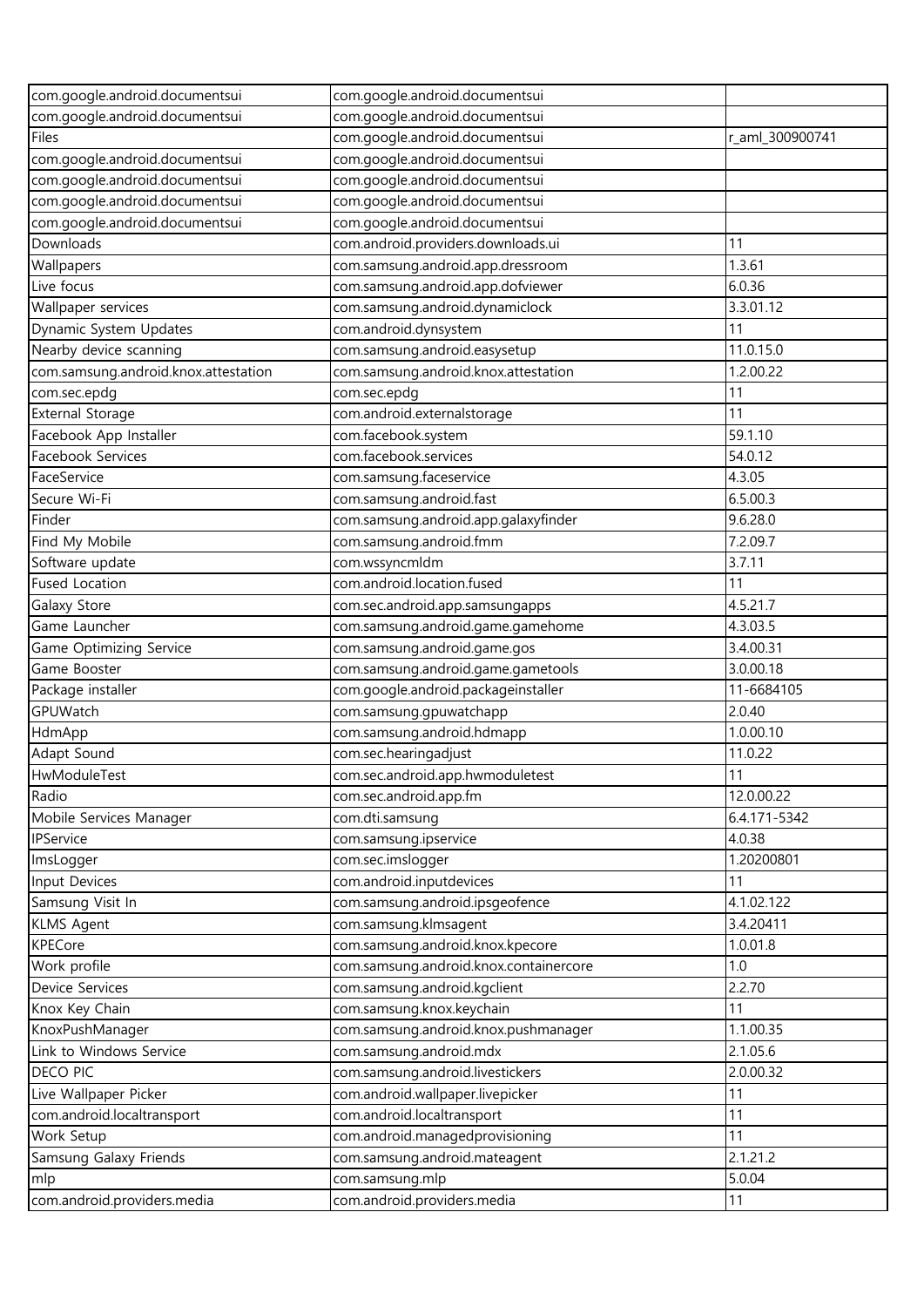| MmsService                                       | com.android.mms.service                          | 11              |
|--------------------------------------------------|--------------------------------------------------|-----------------|
| MobileWips                                       | com.samsung.android.server.wifi.mobilewips       | 1.1.19.0        |
| Service mode RIL                                 | com.sec.android.RilServiceModeApp                | 11              |
| MTP application                                  | com.samsung.android.MtpApplication               | 1.0             |
| MTP Host                                         | com.android.mtp                                  | 11              |
| Separate app sound                               | com.samsung.android.setting.multisound           | 3.0.00.11       |
| Default                                          | com.samsung.android.xcoverpro.d01.wallpapermulti | 9.0.17          |
| NSDSWebApp                                       | com.sec.vsim.ericssonnsds.webapp                 | 2.0.06.0        |
| Samsung Location SDK                             | com.sec.location.nsflp2                          | 5.3.45          |
| NetworkDiagnostic                                | com.samsung.android.networkdiagnostic            | 2.5.05.3        |
| com.google.android.networkstack.permissionconfig | com.google.android.networkstack.permissionconfig |                 |
| com.google.android.networkstack.permissionconfig | com.google.android.networkstack.permissionconfig |                 |
| com.google.android.networkstack.permissionconfig | com.google.android.networkstack.permissionconfig |                 |
| com.google.android.networkstack.permissionconfig | com.google.android.networkstack.permissionconfig |                 |
| com.google.android.networkstack.permissionconfig | com.google.android.networkstack.permissionconfig |                 |
| com.google.android.networkstack.permissionconfig | com.google.android.networkstack.permissionconfig |                 |
| com.google.android.networkstack.permissionconfig | com.google.android.networkstack.permissionconfig | r_aml_300900722 |
| com.google.android.networkstack.permissionconfig | com.google.android.networkstack.permissionconfig |                 |
| com.google.android.networkstack                  | com.google.android.networkstack                  |                 |
| com.google.android.networkstack                  | com.google.android.networkstack                  |                 |
| com.google.android.networkstack                  | com.google.android.networkstack                  |                 |
| com.google.android.networkstack                  | com.google.android.networkstack                  |                 |
|                                                  |                                                  |                 |
| com.google.android.networkstack                  | com.google.android.networkstack                  |                 |
| com.google.android.networkstack                  | com.google.android.networkstack                  |                 |
| Network manager                                  | com.google.android.networkstack                  | r_aml_300900700 |
| com.google.android.networkstack                  | com.google.android.networkstack                  |                 |
| com.google.android.networkstack                  | com.google.android.networkstack                  |                 |
| Configuration update                             | com.samsung.android.app.omcagent                 | 5.3.22          |
| com.android.ons                                  | com.android.ons                                  | 11              |
| Configuration message                            | com.wsomacp                                      | 7.4.07          |
| OneDrive                                         | com.microsoft.skydrive                           | 6.16            |
| Samsung PaymentFramework                         | com.samsung.android.spayfw                       | 2.9.04          |
| People edge                                      | com.samsung.android.service.peoplestripe         | 12.0.00.14      |
| Peripheral Framework                             | com.samsung.android.peripheral.framework         | 1.0.00.4        |
| RilNotifier                                      | com.sec.app.RilErrorNotifier                     | 1.0.0           |
| Photo Editor                                     | com.sec.android.mimage.photoretouching           | 2.9.11.33       |
| Application installer                            | com.sec.android.preloadinstaller                 | 11              |
| ProxyHandler                                     | com.android.proxyhandler                         | 11              |
| Media and devices                                | com.samsung.android.mdx.quickboard               | 2.0.12.482      |
| <b>Bixby Routines</b>                            | com.samsung.android.app.routines                 | 3.0.45          |
| <b>Customization Service</b>                     | com.samsung.android.rubin.app                    | 2.8.00.14       |
| Configuration update                             | com.samsung.android.sdm.config                   | 3.0.08          |
| SEMFactoryApp                                    | com.sem.factoryapp                               | 1.0.00.41       |
| SKMSAgentService                                 | com.skms.android.agent                           | 1.0.40-48       |
| Software update                                  | com.sec.android.soagent                          | 6.0.07          |
| Samsung Push Service                             | com.sec.spp.push                                 | 3.3.06          |
| SVC Agent                                        | com.samsung.android.svcagent                     | 5.0.00.11       |
| Samsung voice input                              | com.samsung.android.svoiceime                    | 2.3.01.1        |
| Samsung account                                  | com.osp.app.signin                               | 12.0.00.29      |
| Samsung Checkout                                 | com.sec.android.app.billing                      | 5.0.30.0        |
| Calendar Storage                                 | com.android.providers.calendar                   | 12.0.00.3       |
| Camera                                           | com.sec.android.app.camera                       | 11.0.01.12      |
| Samsung Cloud                                    | com.samsung.android.scloud                       | 4.6.01.2        |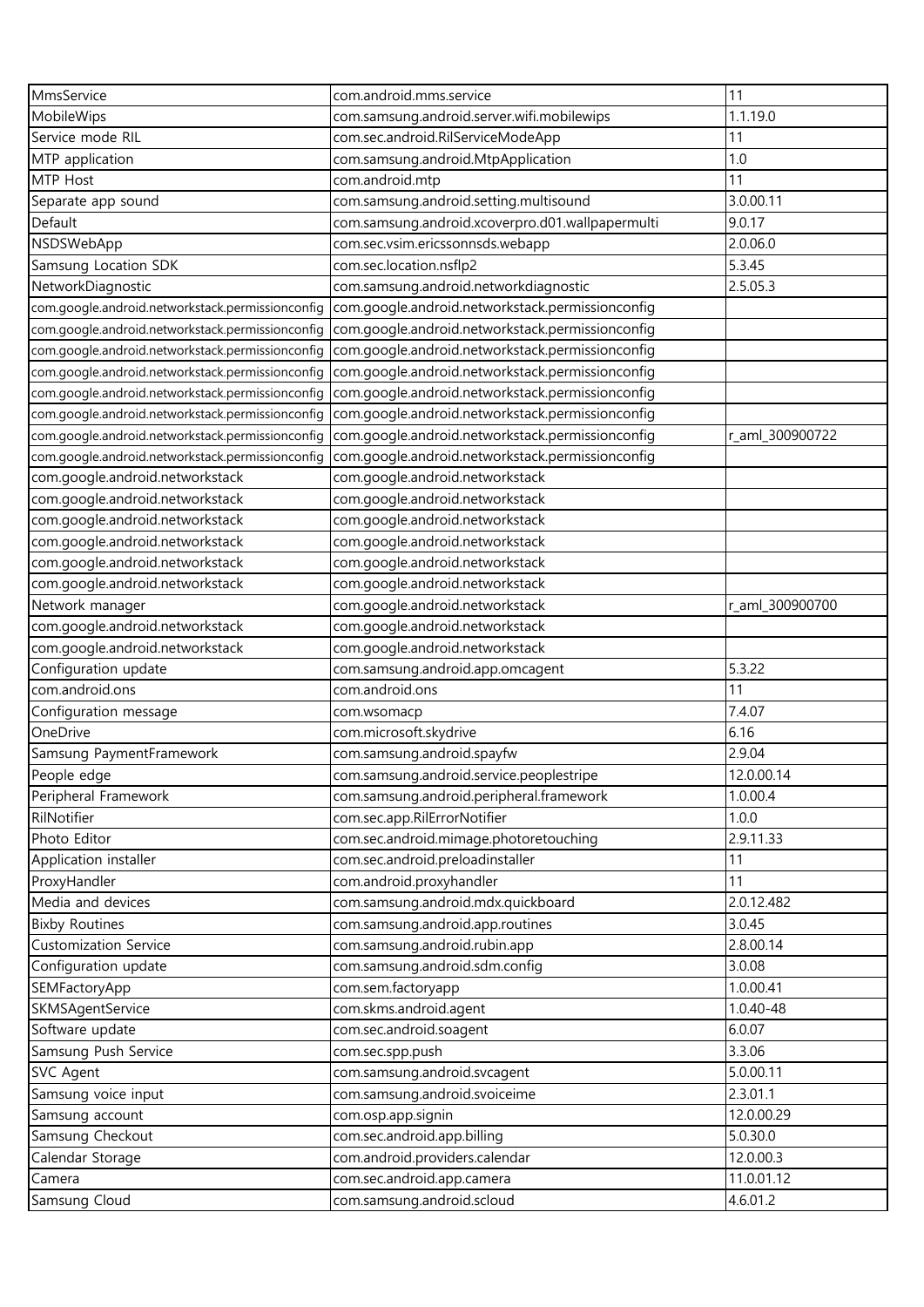| Contacts                                 | com.samsung.android.app.contacts                            | 12.1.02.17  |
|------------------------------------------|-------------------------------------------------------------|-------------|
| Contacts Storage                         | com.samsung.android.providers.contacts                      | 12.1.03     |
| Samsung Core Services                    | com.samsung.android.scs                                     | 1.0.00.40   |
| Samsung Device Health Manager Service    | com.sec.android.sdhms                                       | 11          |
| Phone                                    | com.samsung.android.dialer                                  | 12.1.02.17  |
| Samsung Experience Svc                   | com.samsung.android.mobileservice                           | 12.0.00.29  |
| Gallery                                  | com.sec.android.gallery3d                                   | 12.0.00.51  |
| Call                                     | com.samsung.android.incallui                                | 12.0.01.48  |
| Magnifier                                | com.sec.android.app.magnifier                               | 10.0.60     |
| Messages                                 | com.samsung.android.messaging                               | 12.1.10.1   |
| Samsung Multi Connectivity               | com.samsung.android.mcfserver                               | 1.0.02.80   |
| Samsung Pass                             | com.samsung.android.samsungpass                             | 2.6.00.38   |
| SamsungPositioning                       | com.samsung.android.samsungpositioning                      | 3.1.01.6    |
| SamsungSmartSuggestions                  | com.samsung.android.smartsuggestions                        | 11          |
| What                                     | com.samsung.android.app.social                              | 12.0.00.4   |
| Video Player                             | com.samsung.android.video                                   | 7.3.10.35   |
| Separated Apps                           | com.samsung.android.appseparation                           | 1.0.01.34   |
| Configuration update                     | com.samsung.android.providers.carrier                       | 1.0.27      |
| Download Manager                         | com.android.providers.downloads                             | 11          |
|                                          |                                                             |             |
| Sec Media Storage                        | com.samsung.android.providers.media                         | 11          |
| My Files                                 | com.sec.android.app.myfiles                                 | 12.0.00.504 |
| Settings                                 | com.android.settings                                        | 11          |
| <b>Settings Suggestions</b>              | com.android.settings.intelligence                           | 11          |
| Samsung SetupWizard                      | com.sec.android.app.SecSetupWizard                          | 3.0.23.1    |
| SecSoundPicker                           | com.samsung.android.secsoundpicker                          | 1.0.00.22   |
| Dialer Storage                           | com.android.providers.telephony                             | 11          |
| Secure Folder                            | com.samsung.knox.securefolder                               | 1.6.01.48   |
| Send SOS messages                        | com.sec.android.app.safetyassurance                         | 12.0.00.44  |
| SettingsBixby                            | com.samsung.android.app.settings.bixby                      | 3.0.20      |
| Settings Storage                         | com.android.providers.settings                              | 11          |
| Settings                                 | com.samsung.android.SettingsReceiver                        | 11          |
| Quick Share                              | com.samsung.android.app.sharelive                           | 12.0.00.23  |
| com.android.sharedstoragebackup          | com.android.sharedstoragebackup                             | 11          |
| Shell                                    | com.android.shell                                           | 11          |
| Single Take                              | com.samsung.android.singletake.service                      | 2.0.00.25   |
| Smart Call                               | com.samsung.android.smartcallprovider                       | 12.0.00.20  |
| EpdgTestApp                              | com.sec.epdgtestapp                                         | 11          |
| Device care                              | com.samsung.android.lool                                    | 12.0.00.41  |
| Device security                          | com.samsung.android.sm.devicesecurity                       | 7.0.11      |
| com.samsung.android.smartswitchassistant | com.samsung.android.smartswitchassistant                    | 2.0.01      |
| SoundAlive                               | com.sec.android.app.soundalive                              | 9.5.18      |
| Intent Filter Verification Service       | com.android.statementservice                                | 1.0         |
| Crocro and friends                       | com.samsung.android.app.camera.sticker.facearavatar.preload | 3.0.11      |
| StoryService                             | com.samsung.storyservice                                    | 4.0.32      |
| SystemUIBixby2                           | com.samsung.systemui.bixby2                                 | 1.4.01.1    |
| SystemUpdate                             | com.sec.android.systemupdate                                | 12.0.00.0   |
| TADownloader                             | com.samsung.android.tadownloader                            | 1.2.04      |
| AuthFw TaPack                            | com.samsung.android.tapack.authfw                           | 1.0.31.0    |
| Tags                                     | com.android.apps.taq                                        | 4.3.00      |
| TalkBack                                 | com.samsung.android.accessibility.talkback                  | 12.0.00.23  |
| Phone Services                           | com.android.phone                                           | 11          |
| Tasks                                    | com.samsung.android.app.taskedge                            | 4.2.25      |
| Phone                                    | com.android.server.telecom                                  | 11          |
|                                          |                                                             |             |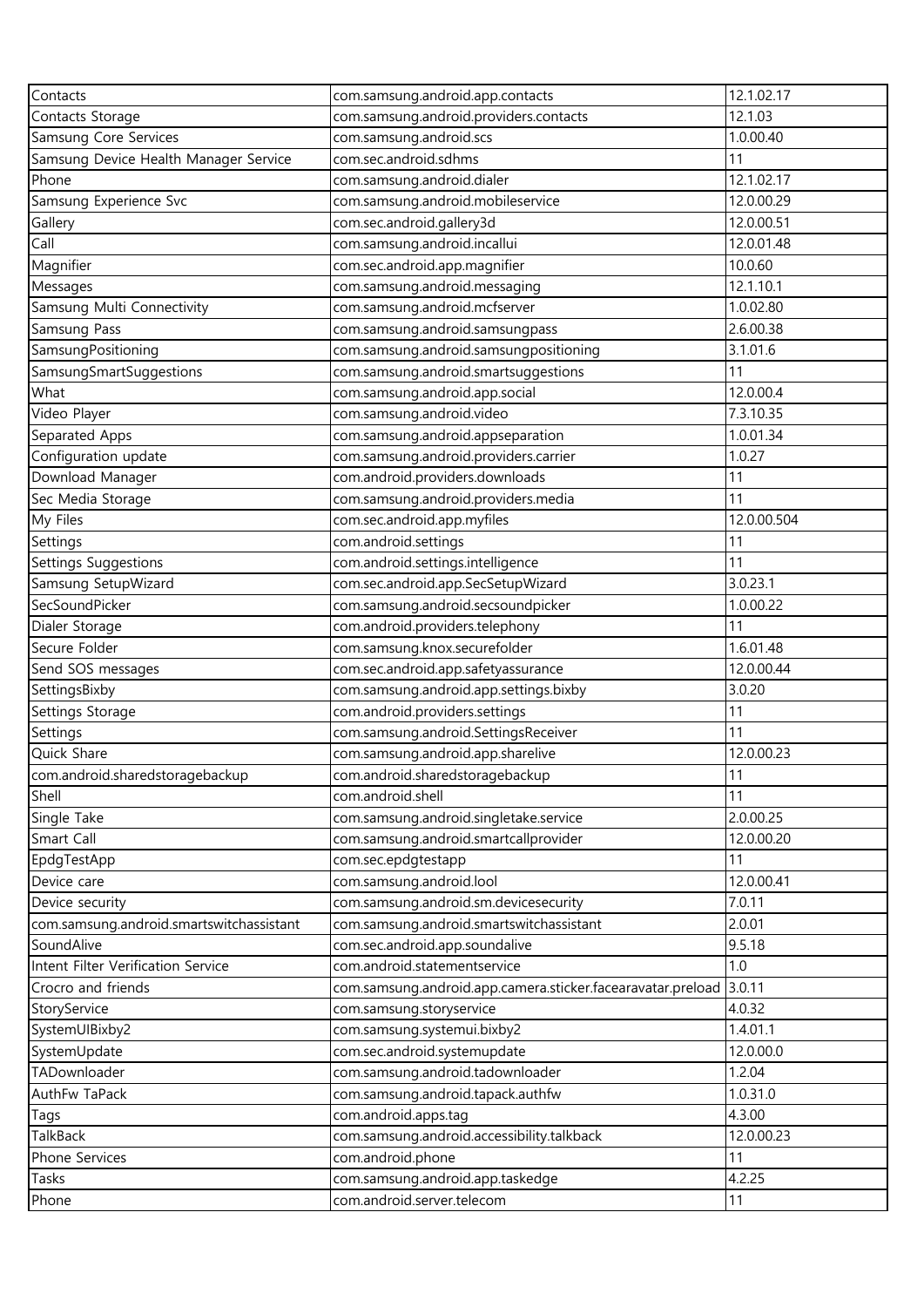| Call settings                         | com.samsung.android.app.telephonyui              | 12.0.01.30      |
|---------------------------------------|--------------------------------------------------|-----------------|
| <b>Galaxy Themes Service</b>          | com.samsung.android.themecenter                  | 11.0.0.0        |
| Galaxy Themes                         | com.samsung.android.themestore                   | 5.2.00.1203     |
| <b>Tips</b>                           | com.samsung.android.app.tips                     | 3.0.26.0        |
| One UI Home                           | com.sec.android.app.launcher                     | 12.0.00.167     |
| Visual Voicemail                      | com.samsung.vvm                                  | 13.0.00.8       |
| User Dictionary                       | com.android.providers.userdictionary             | 11              |
| VpnDialogs                            | com.android.vpndialogs                           | 11              |
| core                                  | com.microsoft.appmanager                         | 1.20103.92.0    |
| <b>IMS Service</b>                    | com.sec.imsservice                               | 1.0             |
| Knox Analytics Uploader               | com.samsung.android.knox.analytics.uploader      | 1.2.01.1        |
| KnoxVpnPacProcessor                   | com.knox.vpn.proxyhandler                        | 11              |
| ringtonebackup                        | com.sec.android.app.ringtoneBR                   | 1.0.00.4        |
| Service mode                          | com.sec.android.app.servicemodeapp               | 11              |
| com.samsung.android.wallpaper.res     | com.samsung.android.wallpaper.res                | 11              |
| HandwritingService                    | com.samsung.android.sdk.handwriting              | 2.4.01.0        |
| com.samsung.ucs.agent.ese             | com.samsung.ucs.agent.ese                        | 11              |
| <b>Favourite Contacts</b>             | com.sec.android.widgetapp.easymodecontactswidget | 12.0.12         |
| <b>Automation Test</b>                | com.sec.android.app.DataCreate                   | 1.1             |
| SetupWizardLegalProvider              | com.sec.android.app.setupwizardlegalprovider     | 2.0.07.0        |
| Dictionary                            | com.diotek.sec.lookup.dictionary                 | 3.002.013       |
| AR Zone                               | com.samsung.android.arzone                       | 1.5.00.18       |
| Auto Hotspot                          | com.sec.mhs.smarttethering                       | 1.0.91.0        |
| Companion Device Manager              | com.android.companiondevicemanager               | 11              |
| Netflix                               | com.netflix.mediaclient                          | 1.0.0           |
| Video Trimmer                         | com.samsung.app.newtrim                          | 3.0.15.1        |
| MAPS Agent                            | com.samsung.android.mapsagent                    | 1.0.00.6        |
| ShortcutBNR                           | com.samsung.android.shortcutbackupservice        | 11              |
| Samsung text-to-speech engine         | com.samsung.SMT                                  | 3.1.01.12       |
| <b>BBCAgent</b>                       | com.samsung.android.bbc.bbcagent                 | 5.0.00.18       |
| <b>AR Doodle</b>                      | com.samsung.android.ardrawing                    | 2.5.00.11       |
| audioTuning                           | com.android.audioTuning                          | 2.0.0           |
| ANT + DUT                             | com.dsi.ant.sample.acquirechannels               | 01.00.05        |
| <b>Basic Daydreams</b>                | com.android.dreams.basic                         | 11              |
| Android R Easter Egg                  | com.android.egg                                  | 1.0             |
| Print Service Recommendation Service  | com.google.android.printservice.recommendation   | 1.3.0           |
| Filter Provider                       | com.samsung.android.provider.filterprovider      | 5.0.31          |
| ANT+ Plugins Service                  | com.dsi.ant.plugins.antplus                      | 3.8.00          |
| com.samsung.android.container         | com.samsung.android.container                    | 11              |
| com.google.android.captiveportallogin | com.google.android.captiveportallogin            |                 |
| com.google.android.captiveportallogin | com.google.android.captiveportallogin            |                 |
| CaptivePortalLogin                    | com.google.android.captiveportallogin            | r_aml_300900700 |
| com.google.android.captiveportallogin | com.google.android.captiveportallogin            |                 |
| com.google.android.captiveportallogin | com.google.android.captiveportallogin            |                 |
| com.google.android.captiveportallogin | com.google.android.captiveportallogin            |                 |
| com.google.android.captiveportallogin | com.google.android.captiveportallogin            |                 |
| com.google.android.captiveportallogin | com.google.android.captiveportallogin            |                 |
| MDMApp                                | com.samsung.android.mdm                          | 1.0             |
| Call & text on other devices          | com.samsung.android.mdecservice                  | 3.0.00.42       |
| Dual Messenger                        | com.samsung.android.da.daagent                   | 3.1.00.0        |
| Nearby Service                        | com.samsung.android.allshare.service.mediashare  | 3.0.11.24       |
| com.sec.phone                         | com.sec.phone                                    | 1.0             |
| Link Sharing                          | com.samsung.android.app.simplesharing            | 12.0.00.21      |
|                                       |                                                  |                 |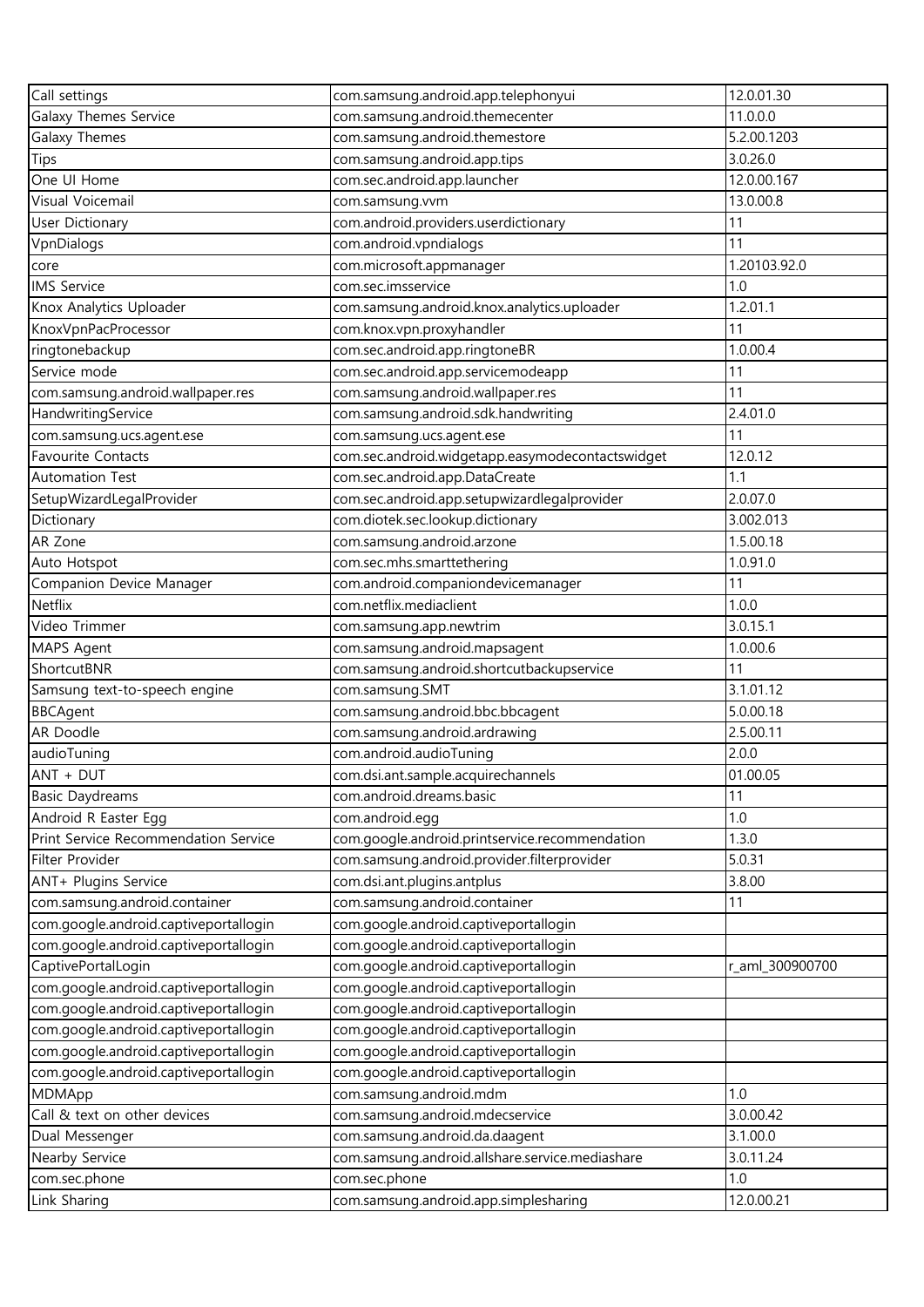| Motion photo Viewer                    | com.samsung.android.motionphoto.viewer                      | 1.0.34         |
|----------------------------------------|-------------------------------------------------------------|----------------|
| Wearable Manager Installer             | com.samsung.android.app.watchmanagerstub                    | 2.1.01.20006   |
| SecurityLogAgent                       | com.samsung.android.securitylogagent                        | 10.1.00.1      |
| Facebook                               | com.facebook.katana                                         | stub (59.1.10) |
| SecureElementApplication               | com.android.se                                              | 11             |
| EmergencyManagerService                | com.sec.android.emergencymode.service                       | 1.1.00.38      |
| Clipboard edge                         | com.samsung.android.app.clipboardedge                       | 3.0.07         |
| SamsungOne                             | com.monotype.android.font.samsungone                        | 1.1.02.0       |
| TetheringAutomation                    | com.sec.automation                                          | 2.0.1          |
| Live Transcribe & Sound Notifications  | com.google.audio.hearing.visualization.accessibility.scribe | 4.0.336034712  |
| <b>SIM Toolkit</b>                     | com.android.stk                                             | 11             |
| RcsSettings                            | com.samsung.rcs                                             | 7.0r10456367   |
| <b>Briefing</b>                        | flipboard.boxer.app                                         | 3.2.13         |
| Video Editor                           | com.sec.android.app.vepreload                               | 3.5.54.9       |
| System Tracing                         | com.android.traceur                                         | 1.0            |
| Weather                                | com.sec.android.daemonapp                                   | 1.6.30.48      |
| Sound picker                           | com.samsung.android.app.soundpicker                         | 10.0.11.8      |
| <b>Bixby Vision</b>                    | com.samsung.android.visionintelligence                      | 3.7.30.3       |
| ChromeCustomizations                   | com.sec.android.app.chromecustomizations                    | 3.0.28         |
| SIM Toolkit                            | com.android.stk2                                            | 11             |
| Clock                                  | com.sec.android.app.clockpackage                            | 12.0.00.55     |
| Enterprise Sim Pin Service             | com.sec.enterprise.mdm.services.simpin                      | 11             |
| com.sec.enterprise.knox.attestation    | com.sec.enterprise.knox.attestation                         | 1.0.3          |
| SmartFittingService                    | com.samsung.android.smartfitting                            | 1.4.14.0       |
| PacProcessor                           | com.android.pacprocessor                                    | 11             |
| com.google.ar.core                     | com.google.ar.core                                          | $\mathbf{0}$   |
| AASAservice                            | com.samsung.aasaservice                                     | 15             |
| com.sec.bcservice                      | com.sec.bcservice                                           | 2.0            |
| Reminder                               | com.samsung.android.app.reminder                            | 12.0.01.54000  |
| NFC Test 1.7                           | com.sec.android.app.nfctest                                 | 1.0.0          |
| Wi-Fi Direct                           | com.samsung.android.allshare.service.fileshare              | 3.1.11.24      |
| Service provider location              | com.sec.location.nfwlocationprivacy                         | 1.0.10         |
| <b>HTML Viewer</b>                     | com.android.htmlviewer                                      | 3.0.04         |
| SimMobilityKit                         | com.samsung.ims.smk                                         | 1.3.20         |
| FactoryCamera                          | com.sec.factory.camera                                      | 3.4.45         |
| Key Chain                              | com.android.keychain                                        | 11             |
| com.android.providers.partnerbookmarks | com.android.providers.partnerbookmarks                      | 11             |
| <b>IMS Settings</b>                    | com.samsung.advp.imssettings                                | 1.0            |
| Calendar                               | com.samsung.android.calendar                                | 12.0.00.51000  |
| \"Bixby\" voice wake-up                | com.samsung.android.bixby.wakeup                            | 2.1.25.16      |
| <b>NFC</b>                             | com.android.nfc                                             | 11             |
| SecVideoEngineService                  | com.sec.sve                                                 | 1.0            |
| Smart Switch Agent                     | com.sec.android.easyMover.Agent                             | 1.7.00.22      |
| Bookmark Provider                      | com.android.bookmarkprovider                                | 11             |
| PartnerNetflixActivation               | com.netflix.partner.activation                              | 1.0.0          |
| Honey Board                            | com.samsung.android.honeyboard                              | 5.2.00.83      |
| Samsung Daily                          | com.samsung.android.app.spage                               | 4.3.00.10      |
| TEEgrisTuiService                      | com.samsung.sec.android.teegris.tui_service                 | 2.0            |
| SilentLogging                          | com.sec.modem.settings                                      | 1.0.1          |
| Android Shared Library                 | com.google.android.ext.shared                               |                |
| slocation                              | com.samsung.android.location                                | 1.5.01.110     |
| com.samsung.android.wifi.resources     | com.samsung.android.wifi.resources                          | 1.0            |
| Foundation                             | com.monotype.android.font.foundation                        | 2.3.03.0       |
|                                        |                                                             |                |